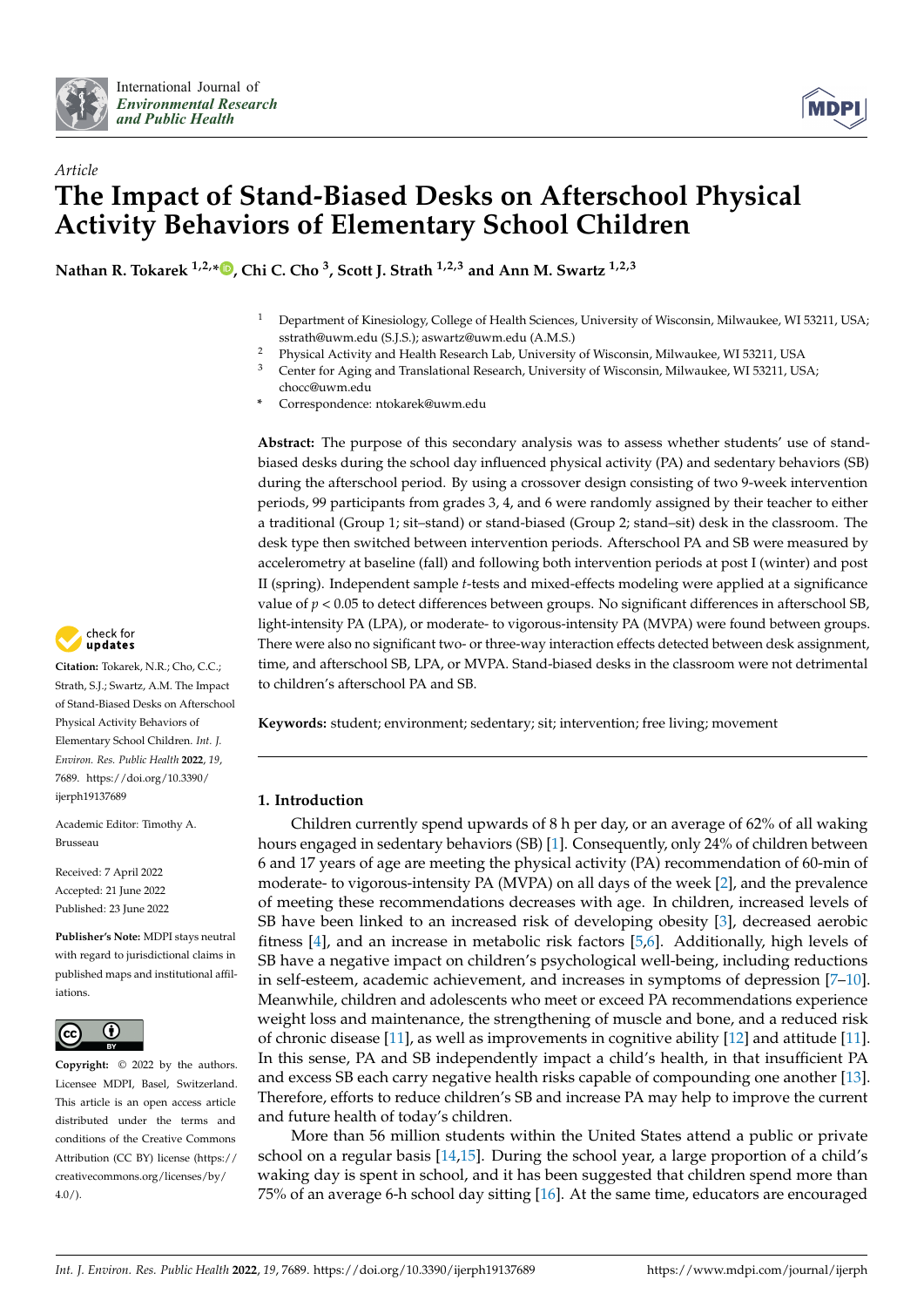to provide students with opportunities throughout the in-school period to accumulate a minimum of 30 min of MVPA to aid in meeting PA recommendations during the school week [\[17\]](#page-10-11). Therefore, the school setting presents an ideal opportunity in which the PA and SB levels of a large proportion of children living in the United States can be influenced [\[18\]](#page-10-12). When considering the implementation of school-based interventions to alter PA and SB, however, it is crucial that researchers consider the potential impact on activity behaviors across the entire day. It has previously been shown that children may compensate for inschool changes in PA and SB by increasing or decreasing activity levels at a later time, either in the same day or in the days following [\[19,](#page-10-13)[20\]](#page-10-14). Therefore, when targeting a reduction in children's in-school SB through a more active school day, the most effective school-based interventions should ideally not result in increased sedentary behavior after school.

Stand-biased desks, as the name suggests, are desks which can be adjusted to comfortably support an individual to do work while in a standing position, or while seated on a height-appropriate stool. Stand-biased desks in the classroom provide a novel approach to modifying children's sitting time during the school day to incorporate more standing, while theoretically having a minimal impact on children's learning environment. To date, stand-biased desk interventions have primarily focused on the impacts which occur across the school day. Among these, researchers have reported positive findings in sitting and standing behaviors [\[21](#page-10-15)[–26\]](#page-10-16), energy expenditure while standing in the classroom [\[27–](#page-10-17)[29\]](#page-10-18), postural improvements during use [\[30\]](#page-11-0), and increases in cognitive function, particularly in the realms of working memory, executive function, and academic engagement [\[31,](#page-11-1)[32\]](#page-11-2).

Following the implementation of stand-biased desks into the classroom to directly influence in-school PA and SB, it remains to be examined whether student's activity behaviors during other periods of the day, such as after school, are impacted.

The purpose of this secondary analysis is to assess whether stand-biased desk use in the classroom is associated with elementary student's engagement in SB, light-intensity PA (LPA), and MVPA during the afterschool period. Specifically, this analysis aimed to compare the afterschool PA and SB of a sample of third-, fourth-, and sixth-grade students assigned to use either a stand-biased or traditional seated desk during the school day. It was hypothesized that the utilization of stand-biased desks in the classroom would not result in significant alterations to activity levels during the afterschool period.

# **2. Materials and Methods**

## *2.1. Design*

This study is a secondary analysis of data collected during the 2016–2017 academic year using a single-site, non-randomized, two-arm control trial with a crossover design [\[26\]](#page-10-16). Data were analyzed between September 2016 and April 2017. Baseline assessments were completed early in the fall while all students were in a seated desk. All students in the classroom (whether participating or not) were assigned seating (seated desk/control condition or stand-biased desk/intervention) by the classroom teacher. Group 1 ("sit– stand") was assigned to a seated desk for the first nine-week period, then to a stand-biased desk for the second nine-week period. Group 2 ("stand–sit") was assigned to a stand-biased desk for the first nine-week period, then to a seated desk for the second nine-week period. Assessments were performed at baseline (fall), at the end of the first intervention period (post I; winter), and at the end of the second intervention period (post II; spring).

## *2.2. Participants*

Students from participating third-, fourth-, and sixth-grade classrooms within a single elementary school were invited to enroll in this study.

Classroom eligibility included those which encompassed an entire grade level (i.e., all grade 6 classrooms), allowing for students to maintain their desk assignment between classroom rotations throughout the school day. Inclusion criteria for students in these classrooms included: (1) the ability to read and understand the English language, and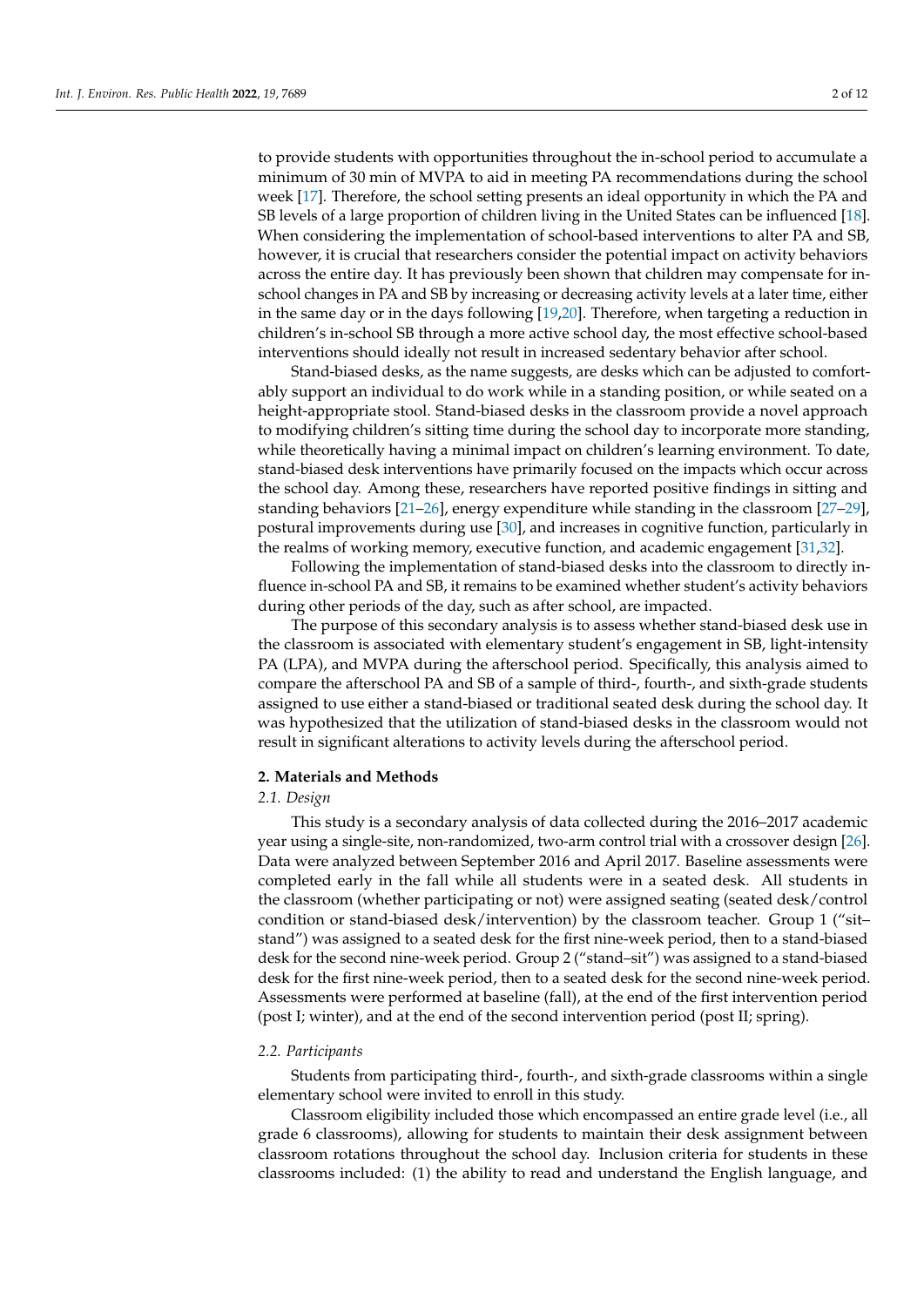(2) no physical constraints preventing participating students from being able to stand or move without limitation.

This study was approved by the Institutional Review Board at the University of Wisconsin–Milwaukee (IRB # 17.019). Informed written consent was obtained from all primary caregivers and all participating students provided assent to participate in the study.

## *2.3. Intervention*

The goal of the original study was to examine the impact of stand-biased desks on the in-school PA and SB of elementary school children. To address this aim, an environmental intervention was applied. Within each participating classroom, half of the traditional desks were replaced with a stand-biased desk. Students assigned to the stand-biased desks were encouraged to stand while at their desks. Teachers provided reminders, encouragement, and activities that would promote standing.

### *2.4. Measurements*

Data was collected at three time points: baseline, following the first intervention period (post I), and following the second, crossover intervention period (post II). Data collected included the following.

Demographic Information: Upon enrollment into the study, primary caregivers were asked to complete a child and family health and demographics questionnaire for each student.

Sport Participation & Active Transportation Home from School: A single question was drawn from both a "perceptions" questionnaire administered to primary caregivers, and the Youth Activity Profile [\[33\]](#page-11-3) administered to participating students. Surveys were administered during each assessment period, and primary caregivers provided information regarding their child's participation in sport or organized activities after school, while students self-reported on active transport from school to home.

Physical Activity & Sedentary Behaviors: At baseline, post I, and post II, participating students wore an Actigraph accelerometer (GT3X+ or wGT3X-BT; Pensacola, FL, USA) on an elastic belt fastened around the waist, with the device placed at the anterior aspect of the right hip, according to manufacturer instructions. These devices were handed out at the beginning of the school day on the first day of each data collection week. Participants were instructed to wear the device during all waking hours, from the moment they woke up, until they went to sleep. Devices were collected on the last day of the school week at the end of the school day, prior to participants going home for the weekend. In addition to receiving verbal and written accelerometer wear instructions, participants were also provided with a wear log to record the times at which a device was put on in the morning, taken off at night, and any periods throughout the day in which participants did not wear the device (such as when showering, swimming, etc.).

Weather: Hourly afterschool weather data was sourced from National Oceanic and Atmospheric Administration (NOAA) records for the region in which the study took place. This descriptive environmental data included the variables of outdoor temperature, relative humidity, precipitation, wind speed, and time of sunset. All data were averaged across each afterschool and total data collection period.

## *2.5. Data Analysis*

The accelerometers used in this study provided time-stamped data permitting the exploration of the afterschool period as a standalone component of the day. Data was downloaded by using Actilife software (Actigraph, Pensacola, FL, USA) and filtered on a day-by-day basis. Participants returned accelerometers at the end of the school day on the last day of the school week during each data collection period. During baseline and post I collection periods, a maximum of five days of in-school wear and four days of afterschool wear time was able to be analyzed per participant at each point. Post II data collection occurred during the Easter holiday period; therefore, four days of in-school and three days of after-school wear were recorded. In-school wear time began with the start of the school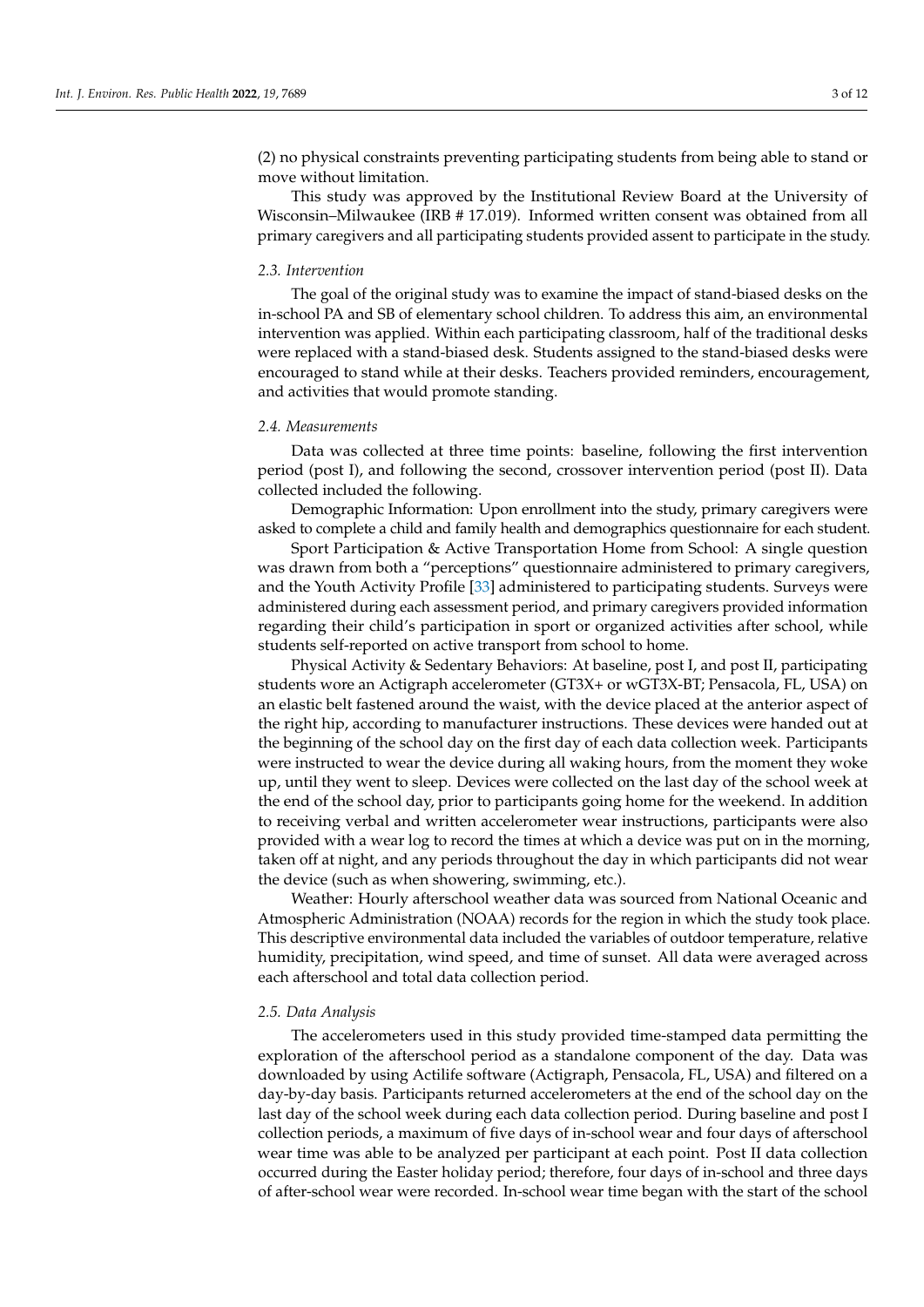day, lasting until school release on each specific day of the week. The school day began at 8:15 am each day, and ended at 3:15 pm on Monday (M), Tuesday (T), and Thursday (Th); however, on Wednesday (W) school released at 2:30 pm.

For this secondary analysis, we aimed to examine the period of time between school dismissal and bed time, labeled the "afterschool period" in this study. In order to account for day-to-day variations in school release, maintain a standardized amount of time for behavior analysis, and account for the recommendation that children 6–12 years of age sleep for 9-12 h per 24-h period to promote optimal health [\[34\]](#page-11-4), we defined the afterschool period as the six hours after school release. In total, participants had the ability to provide up to 24 h of afterschool wear time (six hours per day for four days, M-Th) across baseline and post I data collection periods, and 18 h of afterschool wear time (six hours per day for three days, T-Th) during the post II period, for a total of 66 h. Accelerometer non-wear time was assessed by using the algorithm developed by Choi et al. [\[35\]](#page-11-5), and activity intensity cutpoints developed by Evenson et al. [\[36\]](#page-11-6) were applied to the data to determine time spent demonstrating sedentary behavior (SB; 0–25 counts/15 s), light-intensity physical activity (LPA; 26–573 counts/15 s), and moderate- to vigorous-intensity physical activity (MVPA; ≥574 counts/15 s). Time spent in SB, LPA, and MVPA were also converted to a proportion (%) of total afterschool wear time. A valid afterschool period was defined as a minimum of 3 h and 47 min, or 63% of the possible six hours of wear time after school. This cutoff value was based on criteria for a valid wear day published by Colley and colleagues [\[37\]](#page-11-7), suggesting that 10 of 16 waking hours (63%) provides a valid estimation of habitual PA in adults. Participants were included in the data analysis if they provided a minimum of 1 day of valid data per wear period. The number of valid wear days provided by participants during each assessment period is provided in Table [1.](#page-3-0)

|                           |       | Number of Valid Days * |        |        |        |        |              |  |  |  |  |  |  |
|---------------------------|-------|------------------------|--------|--------|--------|--------|--------------|--|--|--|--|--|--|
| <b>Measurement Period</b> |       | 0                      |        | 2      | 3      | 4      | <b>Total</b> |  |  |  |  |  |  |
| Baseline (Fall)           | Freq. | 8                      | 8      | 17     | 21     | 45     | 99           |  |  |  |  |  |  |
|                           | (%)   | (8.1)                  | (8.1)  | (17.2) | (21.2) | (45.5) |              |  |  |  |  |  |  |
| Post I (Winter)           | Freq. | 21                     | 12     | 13     | 23     | 27     | 96           |  |  |  |  |  |  |
|                           | (%)   | (21.9)                 | (12.5) | (13.5) | (24)   | (28.1) |              |  |  |  |  |  |  |
| Post II (Spring)          | Freq. | 18                     | 10     | 20     | 47     | N/A    | 95           |  |  |  |  |  |  |
|                           | (%)   | (19)                   | (10.5) | (21.1) | (49.5) |        |              |  |  |  |  |  |  |
| Total                     |       | 47                     | 30     | 50     | 91     | 72     | 290          |  |  |  |  |  |  |

<span id="page-3-0"></span>**Table 1.** Valid accelerometer afterschool wear days.

Note: Participants were included in analysis when providing one or more days of valid afterschool wear time. \* Valid wear day: ≥3 h 47 min of wear time following school release. N/A, post II assessment occurred during a time where just three days of after-school wear time were able to be collected.

## *2.6. Statistical Analysis*

Participant characteristics are presented within groups as a mean  $\pm$  standard deviation (SD) or as a frequency and percentage of the total sample. Participant characteristics were compared across grade levels for significant differences by using Kruskal–Wallis, chisquare, and Fisher's exact tests. Accelerometer and survey data were compared by using independent sample *t*-tests, chi-square tests of association, trend analysis, and Wilcoxon rank sum tests to determine whether significant differences existed between desk types during each measurement period. Mixed-effects modeling was then used to estimate the effects of desk assignment, time period, and in-school levels of SB, LPA, or MVPA on the proportion of time participants spent in SB, LPA, and MVPA during the afterschool period. Statistical significance was determined by using a *p*-value < 0.05 and all statistical analysis were performed by using SAS 9.4 (Cary, NC, USA).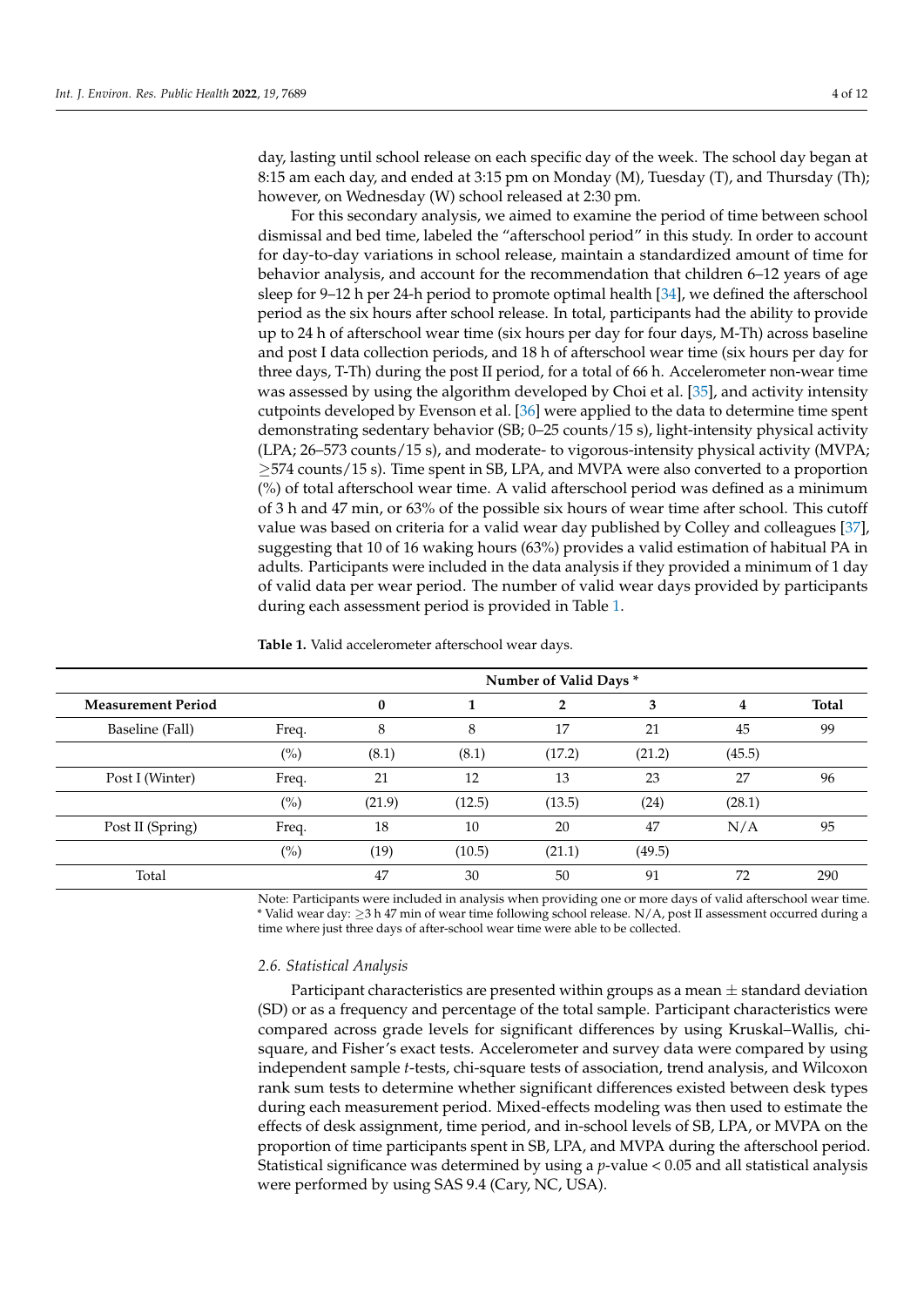# **3. Results**

# *3.1. Sample and School Descriptives*

Students participating in this study were from a single elementary school located in a large, Midwestern metropolitan area in the United States. A total of 99 students from third ( $n = 22$ ), fourth ( $n = 36$ ), and sixth ( $n = 41$ ) grade enrolled in this study. Of those who provided complete demographic information, participating students were predominately male (57.1%), white (79.3%), and from households reporting an annual income of \$100,000 or more (62.8%). Across all three grades, participants also recorded an average BMI age- and sex-matched percentile of 52.6  $\pm$  29.9%. Participant characteristics by grade level can be found in Table [2.](#page-4-0)

|                        | <b>Total Sample</b> |                   | Grade 3        |                    | Grade 4            |                    | Grade 6            |                     |                         |
|------------------------|---------------------|-------------------|----------------|--------------------|--------------------|--------------------|--------------------|---------------------|-------------------------|
|                        | $(n = 99, 100\%)$   |                   |                | $(n = 22, 22.2\%)$ | $(n = 36, 36.4\%)$ |                    | $(n = 41, 41.4\%)$ |                     |                         |
| Characteristics        | Mean<br>or n        | <b>SD</b><br>or % | Mean<br>or n   | ${\bf SD}$<br>or % | Mean<br>or n       | ${\bf SD}$<br>or % | Mean<br>or n       | <b>SD</b><br>or $%$ | $\boldsymbol{p}$        |
| Age (Year)             | 10.2                | 1.4               | 8.5            | 0.5                | 9.6                | 0.6                | 11.7               | 0.5                 | $< 0.0001$ <sup>a</sup> |
| Height (cm)            | 146.0               | 29.3              | 134.8          | 7.3                | 146.3              | 46.5               | 152.0              | 7.4                 | $< 0.0001$ <sup>a</sup> |
| Body Mass (kg)         | 37.0                | 9.9               | 29.3           | 4.3                | 34.1               | 8.9                | 43.8               | 8.7                 | $< 0.0001$ <sup>a</sup> |
| <b>BMI</b> Percentile  | 52.6                | 29.9              | 53.0           | 25.5               | 51.0               | 29.0               | 53.9               | 33.3                | 0.9180 <sup>a</sup>     |
| Male                   | 56                  | 57.1              | 15             | 68.18              | 15                 | 41.67              | 26                 | 65.0                | 0.0601 <sup>b</sup>     |
| Race                   |                     |                   |                |                    |                    |                    |                    |                     |                         |
| White                  | 69                  | 79.3              | 18             | 90                 | 21                 | 67.7               | 30                 | 83.3                | $0.3264$ $c$            |
| Black/African American | 3                   | 3.5               | $\mathbf{1}$   | 5.0                | 2                  | 6.5                | $\theta$           | 0.0                 |                         |
| Asian                  | 8                   | 9.2               | $\overline{0}$ | 0.0                | $\overline{4}$     | 12.9               | $\overline{4}$     | 11.1                |                         |
| <b>Mixed Race</b>      | 7                   | 8.1               | $\mathbf{1}$   | $5.0\,$            | $\overline{4}$     | 12.9               | $\overline{2}$     | 5.6                 |                         |
| Hispanic               | 8                   | 9.4               | $\overline{2}$ | $10\,$             | $\mathbf{1}$       | 3.23               | 5                  | 14.7                | $0.4340$ <sup>c</sup>   |
| Family Income          |                     |                   |                |                    |                    |                    |                    |                     |                         |
| Under \$49,999         | 12                  | 14.0              | $\overline{0}$ | 0.0                | $\overline{7}$     | 23.3               | 5                  | 14.3                | $0.3307$ $c$            |
| \$50,000-\$99,999      | 20                  | 23.3              | 5              | 23.8               | 8                  | 26.7               | $\overline{7}$     | 20.0                |                         |
| \$100,000-\$149,999    | 23                  | 26.7              | 6              | 28.6               | 5                  | 16.7               | 12                 | 34.3                |                         |
| \$150,000-\$199,999    | 10                  | 11.6              | 3              | 14.3               | $\overline{4}$     | 13.3               | 3                  | 8.6                 |                         |
| \$200,000 or more      | 21                  | 24.4              | 7              | 33.3               | 6                  | 20.0               | 8                  | 22.9                |                         |

<span id="page-4-0"></span>**Table 2.** Participant characteristics.

Note: *p*-values indicating differences between grade levels obtained by using Kruskal–Wallis <sup>a</sup>, chi-square <sup>b</sup>, and Fisher's exact tests c.

Age, height, body mass, and BMI percentile values are presented as a mean and SD, and all other values are sample size and percent of the total sample. Afterschool weather varied across all three data collection periods. During baseline (fall), the average afterschool temperature was 19.3 ◦C and sunset occurred at 5:44 PM. In winter, following the first intervention period (post I), the average afterschool temperature was  $-6.2 \text{ °C}$  and sunset occurred at 4:17 PM. At the end of the second intervention period in spring (post II), the average afterschool temperature was 10.0 ◦C and sunset occurred at 6:33 PM. Throughout all three data collection periods, no measurable precipitation occurred, relative outdoor humidity averaged between 60–70%, and average wind speed ranged from 15.6–20.6 km/h.

# *3.2. Afterschool Physical Activity and Sedentary Behaviors*

Of the total participants that consented to participate in this study from grades 3  $(n = 22)$ , 4  $(n = 36)$ , and 6  $(n = 41)$ , some participant attrition occurred at each measurement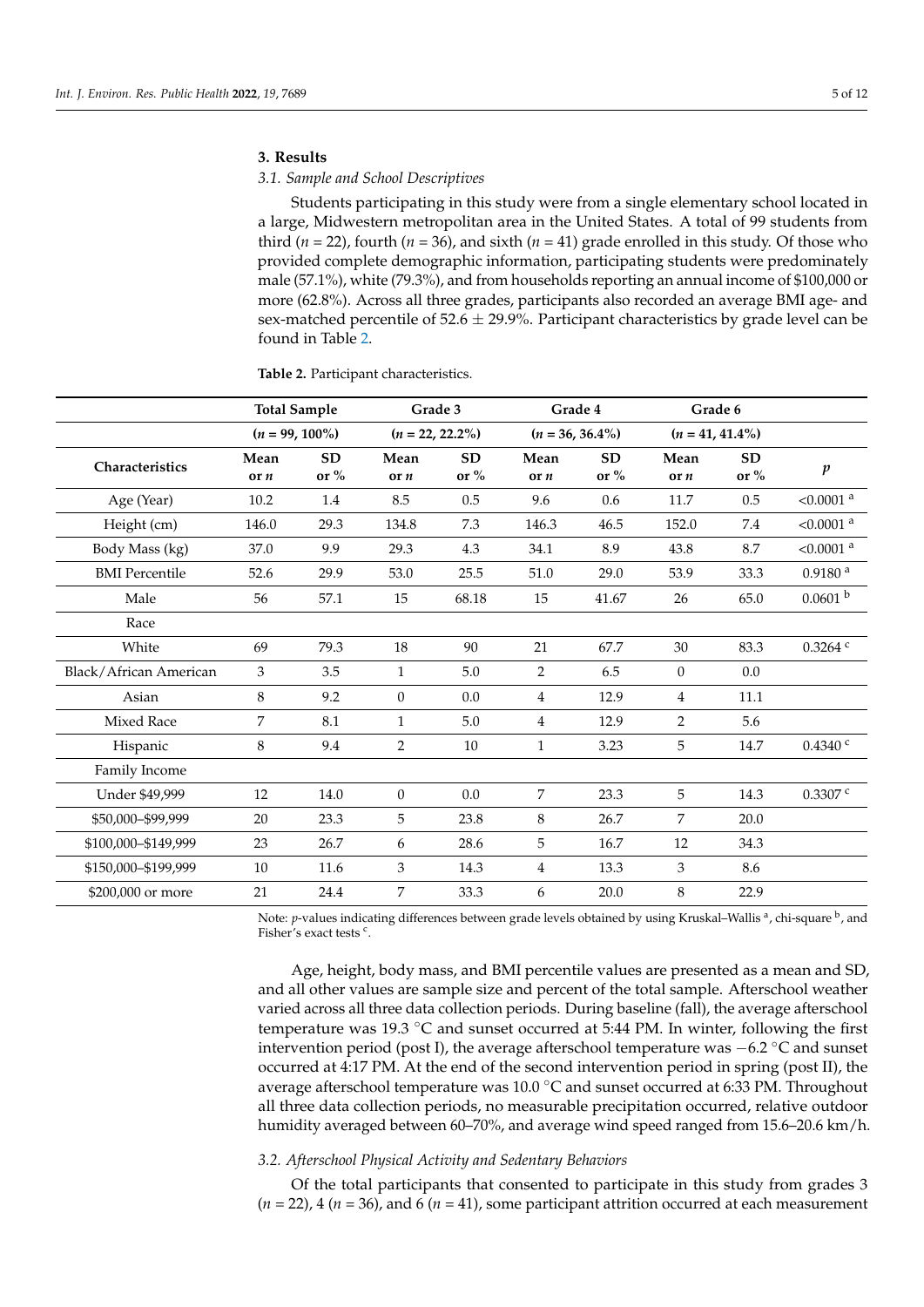period. Among participants from third grade, data from 20 participants were used at baseline, and data from 19 participants was used during post I and post II, respectively. Among participants from fourth grade, 34 participants provided data for analysis at baseline, followed by 29 at post I, and 31 at post II. Finally, among participants from sixth grade, 40 participants provided data for analysis at baseline, followed by 35 at post I, and 38 at post II.

There were no significant differences in afterschool PA behaviors between Group 1 (sit–stand) and Group 2 (stand–sit) at baseline and following both intervention periods (post I and post II; Table [3\)](#page-5-0). Participants spent the greatest proportion of afterschool time engaging in LPA and MVPA at baseline, with both variables decreasing, and SB increasing, at each subsequent assessment period.

<span id="page-5-0"></span>**Table 3.** Physical activity and sedentary behavior characteristics afterschool in those using a sitting desk versus a stand-biased desk (mean (SD)).

|                                                  |                      | <b>Baseline</b> (Fall) |                      |      |                       | Post I (Winter)                              |              |                | Post II (Spring)     |                       |                      |            |                  |            |                       |
|--------------------------------------------------|----------------------|------------------------|----------------------|------|-----------------------|----------------------------------------------|--------------|----------------|----------------------|-----------------------|----------------------|------------|------------------|------------|-----------------------|
|                                                  | Group 1<br>Sit-Stand |                        | Group 2<br>Stand-Sit |      |                       | Group 1<br>Group 2<br>Sit-Stand<br>Stand-Sit |              |                | Group 1<br>Sit-Stand |                       | Group 2<br>Stand-Sit |            |                  |            |                       |
|                                                  | $(n = 39)$           |                        | $(n = 58)$           |      |                       | $(n = 36)$                                   |              | $(n = 47)$     |                      |                       | $(n = 37)$           |            | $(n = 52)$       |            |                       |
| <b>Afterschool Activity</b>                      | <b>MEAN</b>          | ${\bf SD}$             | <b>MEAN</b>          | SD   | $P_1$ <sup>a</sup>    | <b>MEAN</b>                                  | ${\bf SD}$   | <b>MEAN</b>    | ${\bf SD}$           | $P_2$ <sup>a</sup>    | <b>MEAN</b>          | ${\bf SD}$ | <b>MEAN</b>      | ${\bf SD}$ | $P_3$ <sup>a</sup>    |
| SB(%)                                            | 60.0                 | 8.3                    | 62.4                 | 9.8  | 0.2256                | 64.7                                         | 8.3          | 66.2           | 10.5                 | 0.4469                | 64.7                 | 9.7        | 66.5             | 10.2       | 0.4219                |
| LPA $(%)$                                        | 30.7                 | 5.7                    | 29.5                 | 7.3  | 0.4364                | 28.3                                         | 6.0          | 27.1           | 8.3                  | 0.4066                | 27.8                 | 7.8        | 26.1             | 7.6        | 0.3006                |
| MVPA (%)                                         | 9.4                  | 4.4                    | 8.1                  | 4.2  | 0.2213                | $7.0\,$                                      | 4.2          | 6.7            | 3.7                  | 0.8880                | 7.5                  | 3.6        | 7.4              | 4.6        | 0.5669                |
| Average Daily Wear Time (h/day)                  | 11.3                 | 1.7                    | 10.9                 | 2.9  | 0.2605                | 11.3                                         | 2.7          | 10.4           | 3.6                  | 0.4079                | 10.9                 | 2.4        | 10.7             | 3.2        | 0.9868                |
| Average Afterschool Wear Time<br>(h/day)         | 5.4                  | 0.5                    | 5.4                  | 0.4  | 0.8151                | 5.4                                          | 0.5          | 5.4            | 0.5                  | 0.4543                | 5.5                  | 0.5        | 5.4              | 0.5        | 0.5203                |
| Afterschool Wear Time (Total<br>Hours)           | 19.9                 | 5.7                    | 18.6                 | 6.6  | 0.2334                | 17.7                                         | 7.4          | 16.9           | 8.2                  | 0.8850                | 14.4                 | 6.0        | 13.6             | 5.2        | 0.3379                |
|                                                  | ${\bf N}$            | $\%$                   | N                    | $\%$ | $P_1$                 | N                                            | $\%$         | ${\bf N}$      | $\%$                 | P <sub>2</sub>        | $\boldsymbol{n}$     | $\%$       | $\boldsymbol{n}$ | $\%$       | $P_3$                 |
| Sport Participation<br>(Yes/No)-Caregiver Survey | 33                   | 83.9                   | 36                   | 81.8 | $0.8171$ b            | 15                                           | 68.2         | 18             | 58.1                 | 0.4540 <sup>b</sup>   | 18                   | 85.7       | 23               | 82.1       | 1.0000 <sup>b</sup>   |
| Active Transport Home from<br>School             |                      |                        |                      |      |                       |                                              |              |                |                      |                       |                      |            |                  |            |                       |
| 0 Days                                           | 4                    | 10.5                   | 8                    | 14.3 | $0.4379$ <sup>C</sup> | 3                                            | 8.3          | 12             | 25.5                 | $0.1868$ <sup>c</sup> | $\overline{4}$       | 11.1       | 14               | 28.6       | $0.0525$ <sup>c</sup> |
| 1 Day                                            | 2                    | 5.3                    | $\overline{2}$       | 3.6  |                       | $\overline{4}$                               | 11.1         | 5              | 10.6                 |                       | 3                    | 8.3        | 3                | 6.1        |                       |
| 2 Day                                            | 3                    | 7.9                    | 11                   | 19.6 |                       | 3                                            | 8.3          | $\overline{4}$ | 8.5                  |                       | $\overline{2}$       | 5.6        | $\overline{4}$   | 8.2        |                       |
| 3 Day                                            | $\mathbf{1}$         | 2.6                    | 5                    | 8.9  |                       | 3                                            | 8.3          | 5              | 10.6                 |                       | 5                    | 13.9       | 6                | 12.2       |                       |
| $4-5$ Days                                       | 28                   | 73.7                   | 30                   | 53.6 |                       | 23                                           | 63.9         | 21             | 44.7                 |                       | 22                   | 61.1       | 22               | 44.9       |                       |
| Treatment Condition (Sit/Stand)                  | Sit                  |                        | Sit                  |      |                       |                                              | Sit<br>Stand |                |                      |                       | Stand                |            | Sit              |            |                       |

Note: P<sub>1</sub>, test between groups at baseline; P<sub>2</sub>, test between groups at post I; P<sub>3</sub>, test between groups at post II.  $p$ -values obtained from independent sample *t*-tests <sup>a</sup>, chi-square tests <sup>b</sup>, and Wilcoxon rank sum tests <sup>c</sup>.

Caregiver-reported sports and extracurricular participation (Table [3\)](#page-5-0) revealed that the majority of students in the study were engaged in at least one extracurricular afterschool activity at baseline, post I, and post II. Although sport participation was lower in the winter (post I) compared to baseline and the spring (post II), there were no significant differences between groups across all three measurement periods.

At baseline, the majority of participants (59.79%) engaged in active transportation home from school every day of the week. During the post I assessment (winter), there was a significant difference between groups in the number of participants engaging in active transportation home from school, with a greater proportion of Group 1 (63.89%) participating on all days of the week, whereas a greater proportion of Group 2 (25.53%) reported no days engaging in active transportation home from school ( $p = 0.0488$ ). This trend of more participants from Group 1 engaging in active transportation home from school compared to Group 2 continued at post II (spring); however, differences were not statistically significant.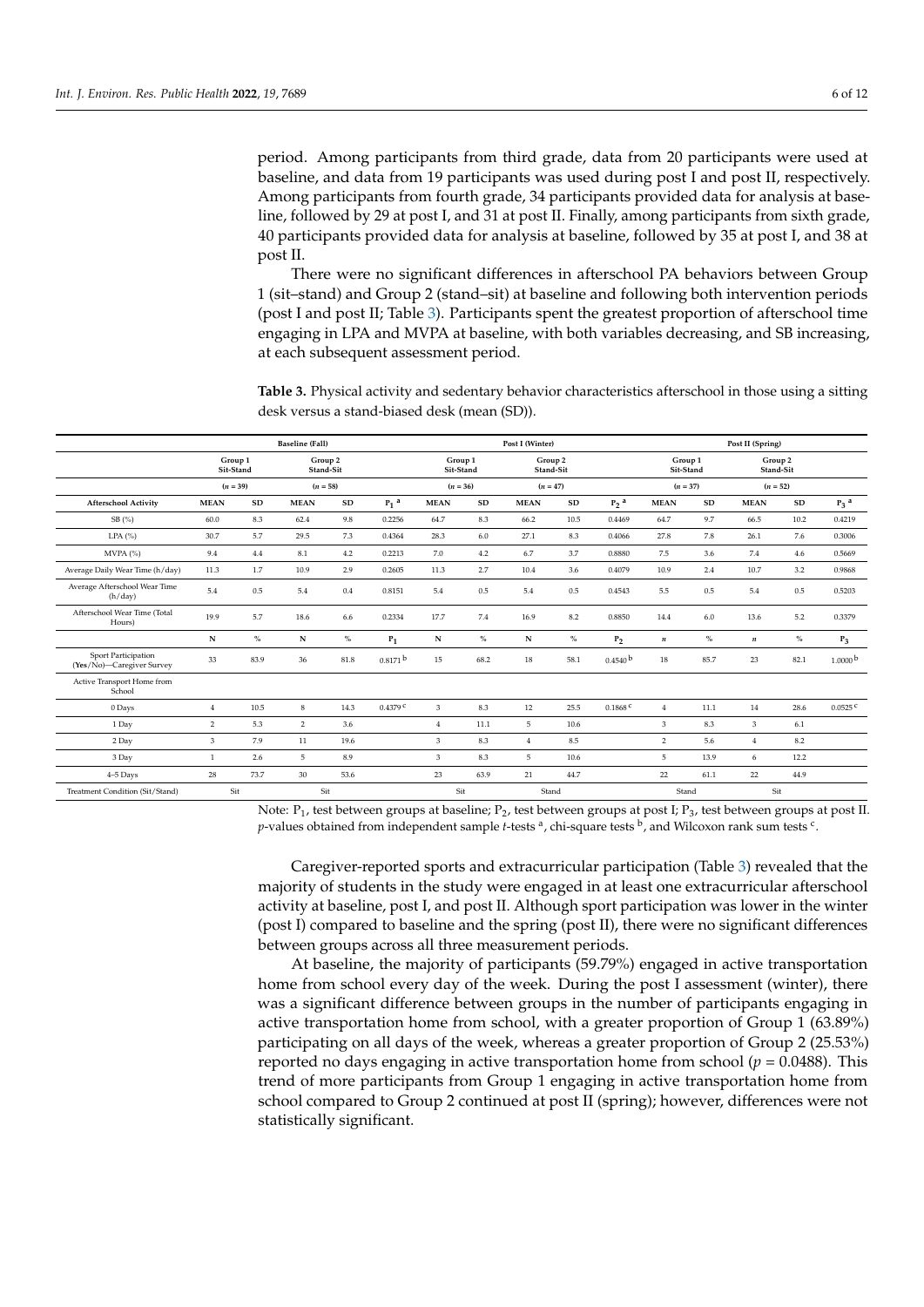# *3.3. Examination of In-School and Afterschool Moderate- to Vigorous-Intensity Physical Activity Levels*

Table [4](#page-6-0) presents the total number of participants who did or did not accumulate at least 30 min of MVPA in school and after school at baseline, post I, and post II. The distribution of participants meeting or not meeting the threshold of 30 min of MVPA in school or after school was not significantly different within the baseline ( $p = 0.63$ ) and post II ( $p = 0.13$ ) measurement periods. This was in contrast with the post I measurement period, where a significantly greater number of participants did not accumulate 30 min or more of MVPA both in school and after school, compared to those meeting the 30-min threshold in school or after school  $(p < 0.01)$ . Additionally, during the post I measurement period, participants were 0.35 times as likely to attain 30 or more minutes of MVPA after school compared to the in-school period.

<span id="page-6-0"></span>**Table 4.** Distribution of moderate- to vigorous-intensity physical activity during the in-school and afterschool periods.

|              |                             |                                          | <b>Baseline (Fall)</b> |              |                  |                                          |                | Post I (Winter) |                  | Post II (Spring)                         |            |              |                  |  |
|--------------|-----------------------------|------------------------------------------|------------------------|--------------|------------------|------------------------------------------|----------------|-----------------|------------------|------------------------------------------|------------|--------------|------------------|--|
|              |                             | Afterschool PA (>30 min<br><b>MVPA</b> ) |                        |              |                  | Afterschool PA (>30 min<br><b>MVPA</b> ) |                |                 |                  | Afterschool PA (>30 min<br><b>MVPA</b> ) |            |              |                  |  |
|              | In-School PA (>30 min MVPA) |                                          | YES                    | <b>TOTAL</b> | $\boldsymbol{p}$ | <b>NO</b>                                | <b>YES</b>     | <b>TOTAL</b>    | $\boldsymbol{p}$ | <b>NO</b>                                | <b>YES</b> | <b>TOTAL</b> | $\boldsymbol{p}$ |  |
| NO.          | N                           | 26                                       | 18                     | 44           | 0.6310           | 40                                       | 8              | 48              | 0.0071           | 33                                       | 10         | 43           | 0.1306           |  |
|              | $\%$                        | 59.1                                     | 40.9                   |              |                  | 83.3                                     | 16.7           |                 |                  | 76.7                                     | 23.3       |              |                  |  |
| <b>YES</b>   | N                           | 21                                       | 24                     | 45           |                  | 23                                       | $\overline{4}$ | 27              |                  | 18                                       | 16         | 34           |                  |  |
|              | $\%$                        | 46.7                                     | 53.3                   |              |                  | 85.2                                     | 14.8           |                 |                  | 52.9                                     | 47.1       |              |                  |  |
| <b>TOTAL</b> | N                           | 47                                       | 42                     | 89           |                  | 63                                       | 12             | 75              |                  | 51                                       | 26         | 77           |                  |  |
|              | Odds Ratio                  | 0.86                                     |                        |              |                  | 0.35                                     |                |                 |                  | 0.56                                     |            |              |                  |  |
|              | Lower CI                    | 0.46                                     |                        |              |                  | 0.16                                     |                |                 |                  | 0.26                                     |            |              |                  |  |
|              | Upper CI                    | 1.61                                     |                        |              |                  | 0.78                                     |                |                 |                  | 1.20                                     |            |              |                  |  |

Note: *p*-values obtained using McNemar's test. Odds ratio, odds of attaining >30 min of MVPA after school compared to in school; CI, 95% confidence interval.

# *3.4. Interaction Effects between Desk-Assignment, After-School Physical Activity, and Sedentary Behavior*

Results from a mixed-effects model using Group 1 as a reference found no significant two- or three-way interactions between desk assignment (standing or sitting), time, and participants afterschool SB (estimate [minutes]  $\pm$  SE;  $p = 0.54$ ), LPA, ( $p = 0.44$ ), or MVPA (*p* = 0.96) (Table [5\)](#page-7-0). However, significant afterschool differences in SB and MVPA were found between sexes, with boys spending less time in SB ( $-3.43 \pm 1.53$  min;  $p = 0.03$ ), and more time in MVPA ( $0.31 \pm 0.09$  min;  $p < 0.01$ ). Significant differences were also found across grade levels, with sixth-grade students spending more afterschool time in SB (5.49  $\pm$  2.02 min; *p* < 0.01) and less time in LPA (-4.13  $\pm$  1.51 min; *p* < 0.01). When comparing intervention periods to baseline across the school year, it was found that all participants, regardless of desk assignment, engaged in significantly more SB when measured at post I (3.61  $\pm$  1.13 min; *p* < 0.01) and post II (3.34  $\pm$  1.11 min; *p* < 0.01), compared to baseline. Finally, in-school PA and SB had a significant association with children's afterschool behaviors, with more SB in school associated with more afterschool SB (0.19  $\pm$  0.07 min;  $p = 0.01$ ), more LPA in school associated with more LPA after school  $(0.21 \pm 0.08$  min;  $p < 0.01$ ), and more MVPA in school associated with more MVPA after school (0.29  $\pm$  0.07 min; *p* < 0.01).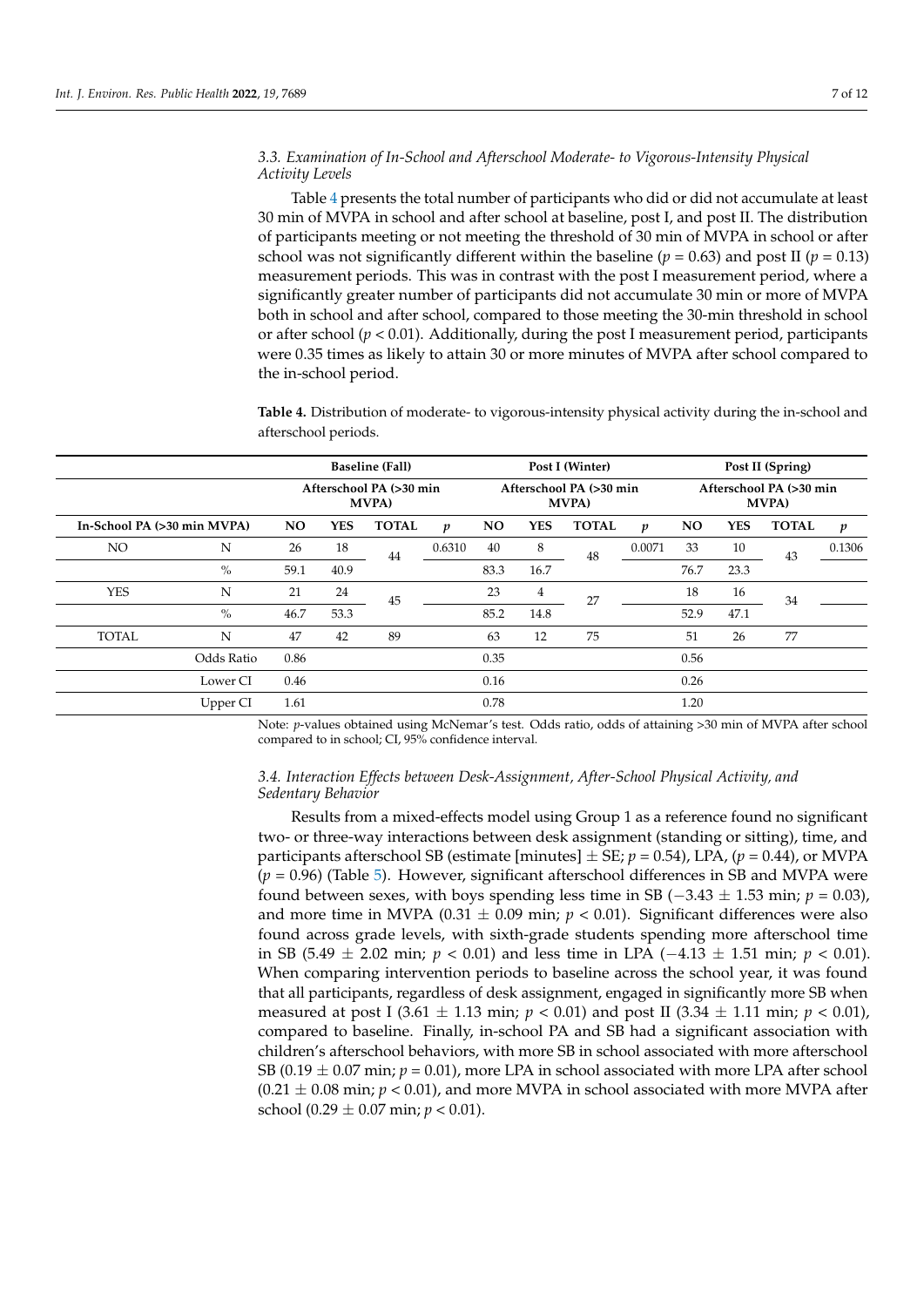|                                         |            | <b>Sedentary Behavior (SB)</b> |                  |            | Light PA (LPA) |                  | Moderate-Vigorous PA<br>(MVPA) |           |                  |  |
|-----------------------------------------|------------|--------------------------------|------------------|------------|----------------|------------------|--------------------------------|-----------|------------------|--|
| <b>Effects</b>                          | <b>EST</b> | <b>SE</b>                      | $\boldsymbol{p}$ | <b>EST</b> | <b>SE</b>      | $\boldsymbol{p}$ | <b>EST</b>                     | <b>SE</b> | $\boldsymbol{p}$ |  |
| Intercept                               | 48.87      | 4.49                           | < 0.0001         | 25.47      | 3.16           | < 0.0001         | 1.33                           | 0.19      | < 0.0001         |  |
| Male                                    | $-3.43$    | 1.53                           | 0.0263           | 0.87       | 1.15           | 0.4474           | 0.31                           | 0.09      | 0.0005           |  |
| Grade (REF: 3rd Grade)                  |            |                                | 0.0264           |            |                | 0.0257           |                                |           | 0.3472           |  |
| 4th Grade                               | 2.96       | 1.98                           | 0.1379           | $-2.56$    | 1.50           | 0.0891           | $-0.02$                        | 0.11      | 0.8565           |  |
| 6th Grade                               | 5.49       | 2.02                           | 0.0074           | $-4.13$    | 1.51           | 0.0069           | $-0.14$                        | 0.11      | 0.2192           |  |
| Group (REF: Group 1)                    | 0.89       | 1.44                           | 0.5373           | $-0.84$    | 1.09           | 0.4424           | 0.00                           | 0.08      | 0.9545           |  |
| Time (REF: Baseline)                    |            |                                | 0.0020           |            |                | 0.0067           |                                |           | 0.0163           |  |
| Post I                                  | 3.61       | 1.13                           | 0.0016           | $-2.13$    | 0.86           | 0.0144           | $-0.19$                        | 0.06      | 0.0042           |  |
| Post II                                 | 3.34       | 1.11                           | 0.0029           | $-2.55$    | 0.85           | 0.0031           | $-0.09$                        | 0.06      | 0.1437           |  |
| School Time Activity (SB,<br>LPA, MVPA) | 0.19       | 0.07                           | 0.0133           | 0.21       | 0.08           | 0.0069           | 0.29                           | 0.07      | 0.0001           |  |

<span id="page-7-0"></span>**Table 5.** Results from a mixed-effects model assessing interactions between sex, grade, desk assignment, time, and in-school activity on after-school SB, LPA, and MVPA.

Note: No significant interaction (both 2-way and 3-way) were found between desk type and physical activity or sedentary behaviors. REF, reference group used for model comparisons. School time activity is a reference of the in-school levels of the same behavior being compared (i.e., in-school SB to afterschool SB; in-school LPA to afterschool LPA; in-school MVPA to afterschool MVPA).

### **4. Discussion**

The results of this analysis suggest that desk assignment during the school day had little impact on elementary student's afterschool SB, LPA, or MVPA. Although participants experienced changes in afterschool activity behaviors throughout the school year, students assigned to a stand-biased desk in the classroom did not significantly alter behaviors during the afterschool period relative to those assigned to a traditional seated desk across both intervention periods.

Throughout all three data collection periods, no significant differences in afterschool PA or SB were recorded between stand-biased or traditional desk groups, with similar trends observed across all participants as the school year progressed. Participants were most active at the beginning of the school year, spending an average of 9% of afterschool wear time in MVPA, 30% in LPA, and 62% in SB. During the two subsequent measurement periods occurring in winter and spring (post I and post II), participants increased the proportion of afterschool wear time they spent in SB (post I: 65.6%; post II: 65.7%), whereas both MVPA (post I: 6.8%; post II: 7.4%) and LPA (post I: 27.6%; post II: 26.8%) declined proportionately. Although the decrease in PA levels from fall to winter is consistent with previous literature [\[38–](#page-11-8)[41\]](#page-11-9), participants' activity levels did not rebound substantially from winter to spring, remaining lower than baseline. Throughout the school year, seasonal variation in children's daily activity behaviors suggests that PA levels are at their highest at the beginning of the school year in the fall, and decrease into the winter period before rebounding in the spring as summer approaches [\[38\]](#page-11-8). The afterschool period may be influenced by caregiver oversight or seasonal sport participation which guides opportunities to engage in PA and SB. However, others may have free time where they have the option to choose whether to engage in PA. Overall, variations in geographical location and acute weather events can present greater barriers to activity during the afterschool period than during the school day and have a larger impact on outdoor play spaces [\[42,](#page-11-10)[43\]](#page-11-11). In the current study, the shorter and colder days of winter may have contributed to participants being significantly less likely to accumulate more than 30 min of MVPA after school compared to the in-school period. These findings lend support to the need for fostering an environment that allows for greater amounts of PA in school during times when the likelihood of obtaining sufficient PA after school is significantly reduced. Furthermore, the time at which the post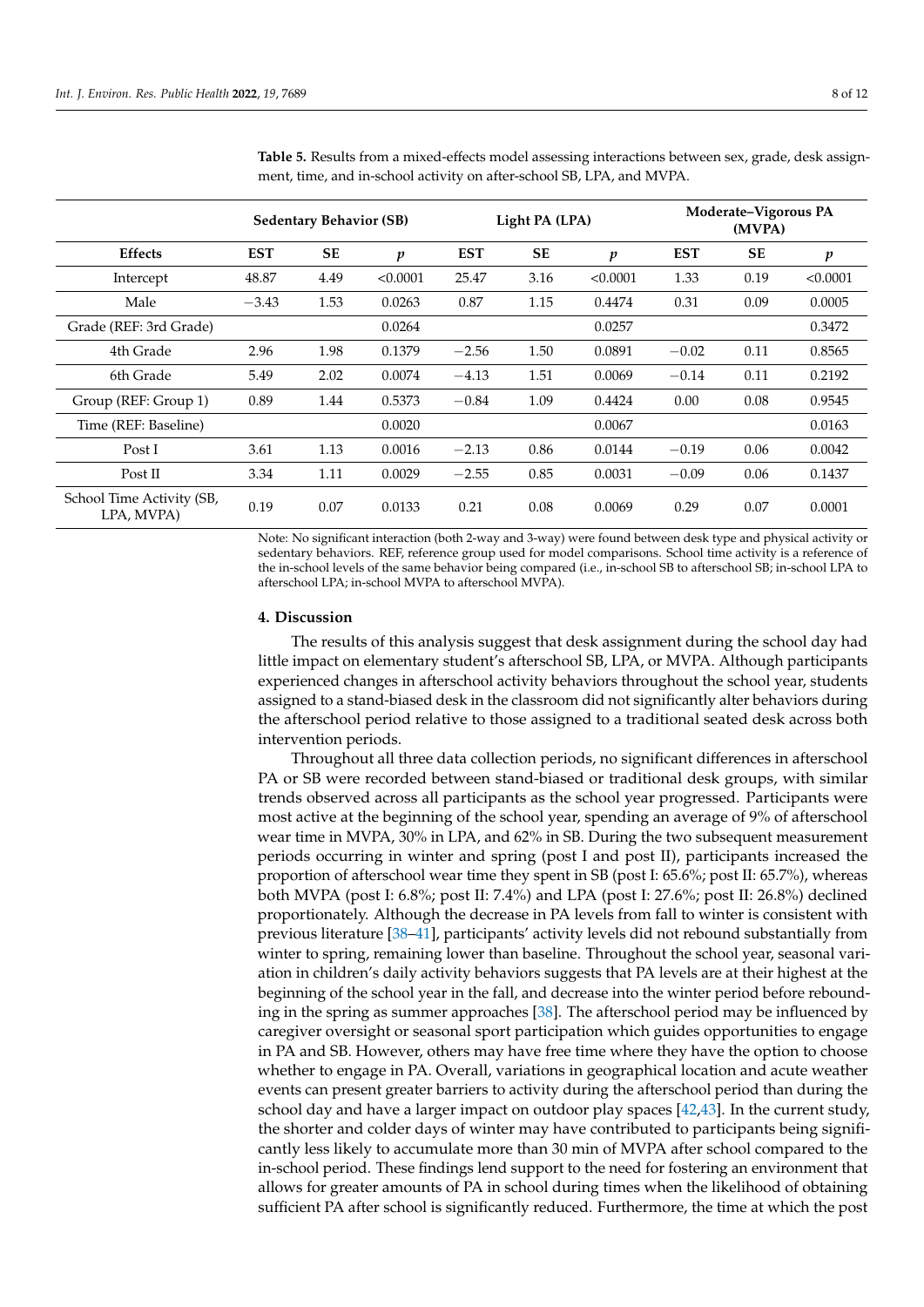II measurement period took place might be considered "early spring". During this time, access to outdoor spaces for activity may be limited due to the ground being saturated by water. Additionally, many outdoor sport seasons had yet to begin when post II assessments took place, potentially limiting opportunities for PA after school. To support children's engagement in PA after school, it is important that opportunities are provided, regardless of environmental obstacles which otherwise encourage increases in SB.

Afterschool sport participation may be a large contributor to children's PA levels; however, it has been suggested that children who participate in sports are likely to already be more active than their peers [\[44\]](#page-11-12). In the present analysis, 83% of respondents reported that their child participated in sports at baseline according to a caregiver survey, coinciding with the most active afterschool measurement period. Subsequent survey responses revealed that the proportion of children participating in afterschool sports during the winter decreased to 62%, before increasing once more to a participation rate of 84% in the spring. In this elementary school, afterschool sports participation is typically affiliated with an organization or club rather than a school, potentially limiting student access. In a review published by Somerset and Hoare [\[45\]](#page-11-13), the primary perceived barriers to after-school sport participation included time and cost, although friendships, accessibility, skill/ability, and fear of judgement have also been reported. In the present analysis, seasonal variation in sport participation may partially explain the trend in PA and SB from the fall to winter periods, yet the rebound in sports participation from winter to spring did not coincide with a similar rebound in accelerometer-recorded PA or SB. Without further information however, it can only be speculated that a proportion of children engaging in afterschool sports removed their accelerometer devices during this time out of necessity (i.e., water sports) or for improved comfort (i.e., contact sports); therefore only recording less-structured times during the afterschool period. The association between caregiver-reported sport participation and activity levels warrants further investigation.

Research examining the afterschool period suggests that children accumulate a significant proportion of their recommended daily PA during this time. Specifically, published research has shown that children accumulate 29–33% (18–20 min) of the recommended daily PA during the afterschool period [\[46,](#page-11-14)[47\]](#page-11-15). Similar to published literature, the present analysis showed that elementary school children accumulated approximately one-third of the recommended daily MVPA after school. This time spent in MVPA after school was consistent across all three measurement periods (fall, winter, spring) irrespective of classroom desk assignment. Although the afterschool period is shorter than the time children spend in school, this segment of the day can significantly contribute to total daily PA levels among youth. Moreover, data from the current analysis suggests that children's afterschool PA behaviors may be resistant to change following interventions targeting sedentary behaviors in the classroom; however further research is necessary to understand the full impact of school-based interventions on total daily PA.

This secondary analysis was not without its limitations. Due to the need to align with the academic calendar, the final measurement period (post II) only assessed three afterschool days instead of the four assessed during baseline and post I. To account for this, proportions of weekly afterschool wear time were used to analyze data, as this was deemed more representative of normal afterschool behavior than presenting activity levels in daily minutes. It is also acknowledged that the inclusion of participants with just one valid day of accelerometer data has the potential to add bias to results. Analysis of the data excluding these participants did not significantly alter outcomes; therefore a minimum criterion of one valid day was maintained. The response rate on the caregiver surveys was low and many accelerometer wear logs were incomplete. Together, this missing information made it difficult to determine whether afterschool non-wear time was attributable to a period of organized sports or simply not wearing the device. Again, to address this limitation, participants' SB, LPA, and MVPA are presented as a proportion of afterschool wear time only, excluding periods of non-wear.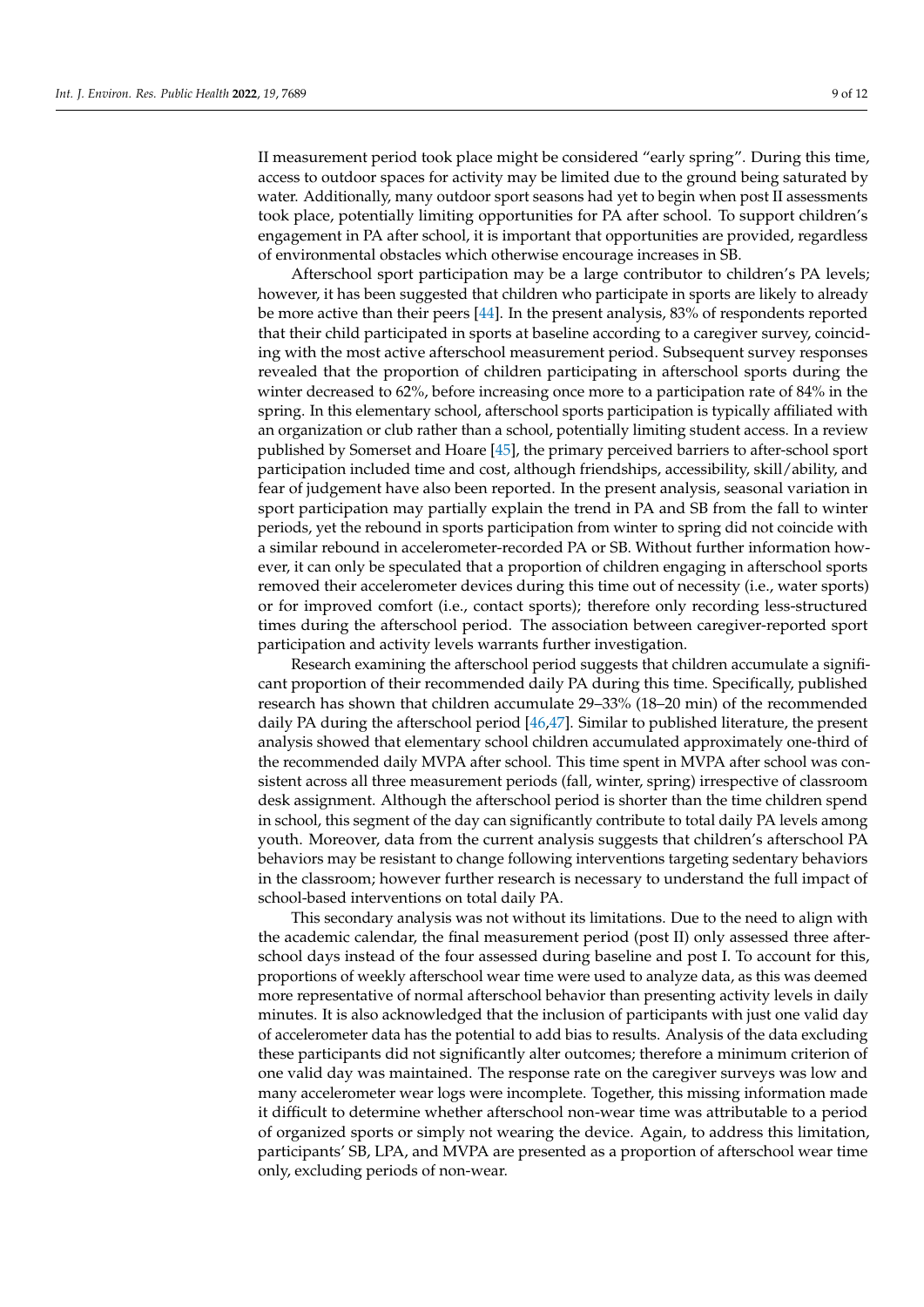At the same time, however, this analysis contained multiple strengths. First, by implementing a within-classroom design where only half of all desks in each participating classroom were exchanged for stand-biased desks, this study was able to capture the impact of altering a classroom environment on afterschool activities, while minimizing the impact which a different teacher might have on students' behaviors. Furthermore, although only students who consented to participate in this study provided usable data, all students in participating classrooms, regardless of enrollment in the study, were given the opportunity to use either a traditional or stand-biased desk alongside their peers, supporting an inclusive classroom environment. Although precipitation and wind speed have been shown to be negatively associated with children's PA levels [\[48\]](#page-11-16), the data collection periods for this analysis experienced negligible amounts of precipitation and minimal variation in wind speed, reducing the impact of weather. Finally, this study employed the use of objective monitors of PA and SB in the form of waist-worn accelerometers, which quantify directional acceleration into time spent active (PA) or inactive (SB). In contrast to self- and proxy-report surveys or other subjective assessments of PA and SB which are limited by question interpretability, participant recall, and social desirability bias [\[49\]](#page-11-17), accelerometers present a valid measure of total activity, capable of better capturing the brief, sporadic bouts of PA which children are known to engage in [\[39\]](#page-11-18), as well as the patterns and intensities in which these activities occur  $[50-52]$  $[50-52]$ .

# **5. Conclusions**

In conclusion, the use of stand-biased desks in elementary school classrooms did not have a detrimental impact on the afterschool PA and SB of elementary school children. The afterschool period makes up a large portion of the total day, and has the ability to provide children with opportunities to accumulate a significant proportion of PA. With the knowledge that altering the classroom environment to influence students PA and SB in school does not negatively impact activity levels across other periods of the day, researchers, administrators, teachers, and caregivers should continue exploring ways in which children can be encouraged to engage in greater levels of PA during and after the school day.

**Author Contributions:** Conceptualization, A.M.S., S.J.S. and C.C.C.; data curation, A.M.S., N.R.T. and C.C.C.; formal analysis, N.R.T. and C.C.C.; funding acquisition, A.M.S.; investigation, A.M.S., N.R.T. and S.J.S.; methodology, A.M.S. and S.J.S.; project administration, A.M.S.; supervision, A.M.S. and S.J.S.; writing—original draft, N.R.T., A.M.S. and C.C.C.; writing—review and editing, N.R.T., A.M.S., S.J.S. and C.C.C. All authors have read and agreed to the published version of the manuscript.

**Funding:** The desks used in this study were donated by SAFCO Products Company (Minneapolis, MN, USA).

**Institutional Review Board Statement:** The study was conducted in accordance with the Declaration of Helsinki, and approved by the Institutional Review Board of the University of Wisconsin-Milwaukee (UWM IRB #17.019 on 8 August 2016).

**Informed Consent Statement:** Informed consent was obtained from all subjects involved in the study.

**Data Availability Statement:** Not applicable.

**Acknowledgments:** The authors would like to thank the principal, teachers, students, and caregivers involved in the study, without whom this project would not have been possible.

**Conflicts of Interest:** The authors declare no conflict of interest.

## **References**

- <span id="page-9-0"></span>1. Colley, R.C.; Garriguet, D.; Janssen, I.; Craig, C.L.; Clarke, J.; Tremblay, M.S. Physical activity of Canadian children and youth: Accelerometer results from the 2007 to 2009 Canadian Health Measures Survey. *Health Reports* **2011**, *22*, 15. [\[PubMed\]](http://www.ncbi.nlm.nih.gov/pubmed/21510586)
- <span id="page-9-1"></span>2. Piercy, K.L.; Troiano, R.P.; Ballard, R.M.; Carlson, S.A.; Fulton, J.E.; Galuska, D.A.; George, S.M.; Olson, R.D. The physical activity guidelines for Americans. *JAMA* **2018**, *320*, 2020–2028. [\[CrossRef\]](http://doi.org/10.1001/jama.2018.14854) [\[PubMed\]](http://www.ncbi.nlm.nih.gov/pubmed/30418471)
- <span id="page-9-2"></span>3. Danner, F.W. A national longitudinal study of the association between hours of TV viewing and the trajectory of BMI growth among US children. *J. Pediatr. Psychol.* **2008**, *33*, 1100–1107. [\[CrossRef\]](http://doi.org/10.1093/jpepsy/jsn034) [\[PubMed\]](http://www.ncbi.nlm.nih.gov/pubmed/18390579)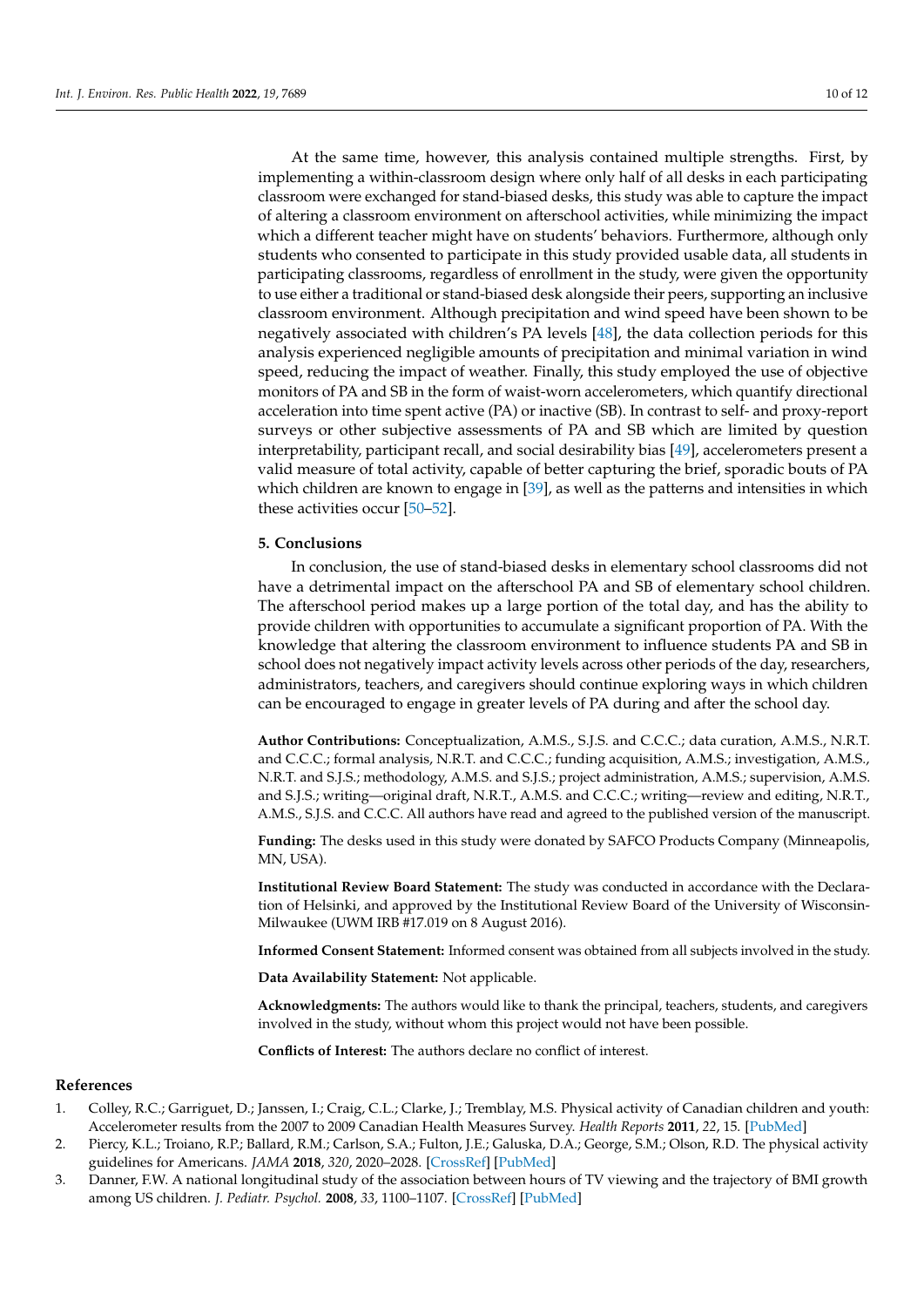- <span id="page-10-0"></span>4. Hardy, L.L.; Dobbins, T.A.; Denney-Wilson, E.A.; Okely, A.D.; Booth, M.L. Sedentariness, small-screen recreation, and fitness in youth. *Am. J. Prev. Med.* **2009**, *36*, 120–125. [\[CrossRef\]](http://doi.org/10.1016/j.amepre.2008.09.034)
- <span id="page-10-1"></span>5. Hancox, R.J.; Milne, B.J.; Poulton, R. Association between child and adolescent television viewing and adult health: A longitudinal birth cohort study. *Lancet* **2004**, *364*, 257–262. [\[CrossRef\]](http://doi.org/10.1016/S0140-6736(04)16675-0)
- <span id="page-10-2"></span>6. Dasgupta, K.; O'Loughlin, J.; Chen, S.; Karp, I.; Paradis, G.; Tremblay, J.; Hamet, P.; Pilote, L. Emergence of sex differences in prevalence of high systolic blood pressure. *Circulation* **2006**, *114*, 2663–2670. [\[CrossRef\]](http://doi.org/10.1161/CIRCULATIONAHA.106.624536)
- <span id="page-10-3"></span>7. Costigan, S.A.; Barnett, L.; Plotnikoff, R.C.; Lubans, D.R. The health indicators associated with screen-based sedentary behavior among adolescent girls: A systematic review. *J. Adolesc. Health* **2013**, *52*, 382–392. [\[CrossRef\]](http://doi.org/10.1016/j.jadohealth.2012.07.018)
- 8. Goldfield, G.S.; Mallory, R.; Parker, T.; Cunningham, T.; Legg, C.; Lumb, A.; Parker, K.; Prud'homme, D.; Adamo, K.B. Effects of modifying physical activity and sedentary behavior on psychosocial adjustment in overweight/obese children. *J. Pediatric Psychol.* **2007**, *32*, 783–793. [\[CrossRef\]](http://doi.org/10.1093/jpepsy/jsm017)
- 9. Robinson, T.N.; Killen, J.D.; Kraemer, H.C.; Wilson, D.M.; Matheson, D.M.; Haskell, W.L.; Pruitt, L.A.; Powell, T.M.; Owens, A.S.; Thompson, N.S.; et al. Dance and reducing television viewing to prevent weight gain in African-American girls: The Stanford GEMS pilot study. *Ethn. Dis.* **2003**, *13*, S1–S65.
- <span id="page-10-4"></span>Suchert, V.; Hanewinkel, R.; Isensee, B. Sedentary behavior and indicators of mental health in school-aged children and adolescents: A systematic review. *Prev. Med.* **2015**, *76*, 48–57. [\[CrossRef\]](http://doi.org/10.1016/j.ypmed.2015.03.026)
- <span id="page-10-5"></span>11. U.S. Department of Health and Human Services. *Physical Activity Guidelines Advisory Committee Report*; U.S. Department of Health and Human Services: Washington, DC, USA, 2008.
- <span id="page-10-6"></span>12. Centers for Disease Control and Prevention (CDC). *The Association Between School-Based Physical Activity, Including Physical Education, and Academic Performance*; U.S. Department of Health and Human Services: Atlanta, GA, USA, 2010.
- <span id="page-10-7"></span>13. Katzmarzyk, P.T. Physical activity, sedentary behavior, and health: Paradigm paralysis or paradigm shift? *Diabetes* **2010**, *59*, 2717–2725. [\[CrossRef\]](http://doi.org/10.2337/db10-0822) [\[PubMed\]](http://www.ncbi.nlm.nih.gov/pubmed/20980470)
- <span id="page-10-8"></span>14. National Center for Education Statistics. Racial/Ethnic Enrollment in Public Schools. In *Condition of Education*; U.S. Department of Education, Institute of Education Sciences: Washington, DC, USA, 2021. Available online: [https://nces.ed.gov/programs/coe/](https://nces.ed.gov/programs/coe/indicator/cge) [indicator/cge](https://nces.ed.gov/programs/coe/indicator/cge) (accessed on 1 April 2022).
- <span id="page-10-9"></span>15. National Center for Education Statistics. Private School Enrollment. In *Condition of Education*; U.S. Department of Education, Institute of Education Sciences: Washington, DC, USA, 2021. Available online: <https://nces.ed.gov/programs/coe/indicator/cgc> (accessed on 30 March 2022).
- <span id="page-10-10"></span>16. Rideout, V.J.; Foehr, U.G.; Roberts, D.F. *Generation M2: Media in the Lives of 8-to 18-Year-Olds*; Henry J. Kaiser Family Foundation: San Francisco, CA, USA, 2010.
- <span id="page-10-11"></span>17. Institute of Medicine. *Preventing Childhood Obesity: Health in the Balance*; The National Academies Press: Washington, DC, USA, 2005. [\[CrossRef\]](http://doi.org/10.17226/11015)
- <span id="page-10-12"></span>18. Snyder, T.D.; De Brey, C.; Dillow, S.A. *Digest of Education Statistics 2017, (NCES 2018-070)*; National Center for Education Statistics, Institute of Education Sciences, U.S. Department of Education: Washington, DC, USA, 2019.
- <span id="page-10-13"></span>19. Ridgers, N.D.; Timperio, A.; Cerin, E.; Salmon, J.O. Compensation of physical activity and sedentary time in primary school children. *Med. Sci. Sports Exerc.* **2014**, *46*, 1564. [\[CrossRef\]](http://doi.org/10.1249/MSS.0000000000000275) [\[PubMed\]](http://www.ncbi.nlm.nih.gov/pubmed/24492632)
- <span id="page-10-14"></span>20. Ridgers, N.D.; Timperio, A.; Cerin, E.; Salmon, J. Within-and between-day associations between children's sitting and physical activity time. *BMC Public Health* **2015**, *15*, 950. [\[CrossRef\]](http://doi.org/10.1186/s12889-015-2291-3) [\[PubMed\]](http://www.ncbi.nlm.nih.gov/pubmed/26400793)
- <span id="page-10-15"></span>21. Aminian, S.; Hinckson, E.A.; Stewart, T. Modifying the classroom environment to increase standing and reduce sitting. *Build. Res. Inf.* **2015**, *43*, 631–645. [\[CrossRef\]](http://doi.org/10.1080/09613218.2015.1058093)
- 22. Clemes, S.A.; Barber, S.E.; Bingham, D.D.; Ridgers, N.D.; Fletcher, E.; Pearson, N.; Salmon, J.; Dunstan, D.W. Reducing children's classroom sitting time using sit-to-stand desks: Findings from pilot studies in UK and Australian primary schools. *J. Public Health* **2016**, *38*, 526–533. [\[CrossRef\]](http://doi.org/10.1093/pubmed/fdv084)
- 23. Contardo Ayala, A.M.; Salmon, J.; Timperio, A.; Sudholz, B.; Ridgers, N.D.; Sethi, P.; Dunstan, D.W. Impact of an 8-Month Trial Using Height-Adjustable Desks on Children's Classroom Sitting Patterns and Markers of Cardio-Metabolic and Musculoskeletal Health. *Int. J. Environ. Res. Public Health* **2016**, *13*, 1227. [\[CrossRef\]](http://doi.org/10.3390/ijerph13121227)
- 24. Hinckson, E.A.; Aminian, S.; Ikeda, E.; Stewart, T.; Oliver, M.; Duncan, S.; Schofield, G. Acceptability of standing workstations in elementary schools: A pilot study. *Prev. Med.* **2013**, *56*, 82–85. [\[CrossRef\]](http://doi.org/10.1016/j.ypmed.2012.10.014)
- 25. Koepp, G.A.; Snedden, B.J.; Flynn, L.; Puccinelli, D.; Huntsman, B.; Levine, J.A. Feasibility analysis of standing desks for sixth graders. *ICAN Infant Child Adolesc. Nutr.* **2012**, *4*, 89–92. [\[CrossRef\]](http://doi.org/10.1177/1941406412439414)
- <span id="page-10-16"></span>26. Swartz, A.M.; Tokarek, N.R.; Lisdahl, K.; Maeda, H.; Strath, S.J.; Cho, C.C. Do stand-biased desks in the classroom change school-time activity and sedentary behavior? *Int. J. Environ. Res. Public Health* **2019**, *16*, 933. [\[CrossRef\]](http://doi.org/10.3390/ijerph16060933)
- <span id="page-10-17"></span>27. Benden, M.E.; Blake, J.J.; Wendel, M.L.; Huber Jr, J.C. The impact of stand-biased desks in classrooms on calorie expenditure in children. *Am. J. Public Health* **2011**, *101*, 1433–1436. [\[CrossRef\]](http://doi.org/10.2105/AJPH.2010.300072)
- 28. Benden, M.E.; Wendel, M.L.; Jeffrey, C.E.; Zhao, H.; Morales, M.L. Within-subjects analysis of the effects of a stand-biased classroom intervention on energy expenditure. *J. Exerc. Physiol. Online* **2012**, *15*, 9–19.
- <span id="page-10-18"></span>29. Benden, M.E.; Zhao, H.; Jeffrey, C.E.; Wendel, M.L.; Blake, J.J. The evaluation of the impact of a stand-biased desk on energy expenditure and physical activity for elementary school students. *Int. J. Environ. Res. Public Health* **2014**, *11*, 9361–9375. [\[CrossRef\]](http://doi.org/10.3390/ijerph110909361) [\[PubMed\]](http://www.ncbi.nlm.nih.gov/pubmed/25211776)